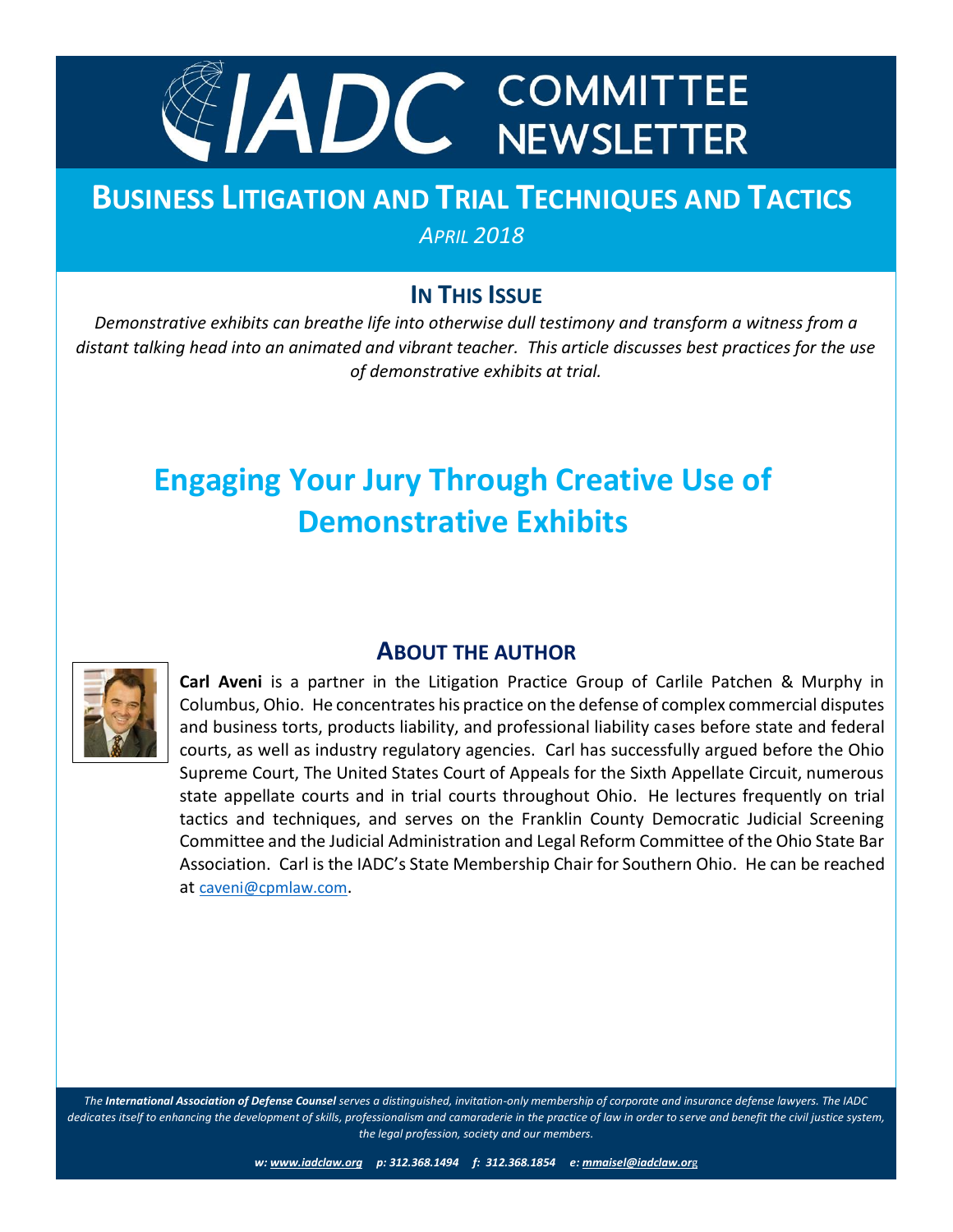

# **ABOUT THE COMMITTEES**

 $-2 -$ 

The **Business Litigation Committee** consists of members involved in business and commercial litigation including business torts, contract and other commercial disputes, e-commerce, antitrust issues, trade secrets and intellectual property, unfair competition and business defamation and disparagement. The Business Litigation Committee helps connect members involved in these areas around the world through networking and referral opportunities; developing and keeping current in the substantive, strategic and procedural aspects of business litigation; and affords members an international forum for sharing current developments and strategies with colleagues. Among the committee's planned activities are newsletters, publications, sponsorship of internal CLEs, and Webinars. Learn more about the Committee at www.iadclaw.org. To contribute a newsletter article, contact:



**Mark Hansen Vice Chair of Publications** Heyl, Royster, Voelker & Allen [mhansen@heylroyster.com](mailto:mhansen@heylroyster.com)

The **Trial Techniques and Tactics Committee** promotes the development of trial skills and assists in the application of those skills to substantive areas of trial practice. Learn more about the Committee at [www.iadclaw.org.](http://www.iadclaw.org/) To contribute a newsletter article, contact:



**Bryant J. Spann Vice Chair of Publications** Thomas Combs & Spann, PLLC [bspann@tcspllc.com](mailto:bspann@tcspllc.com)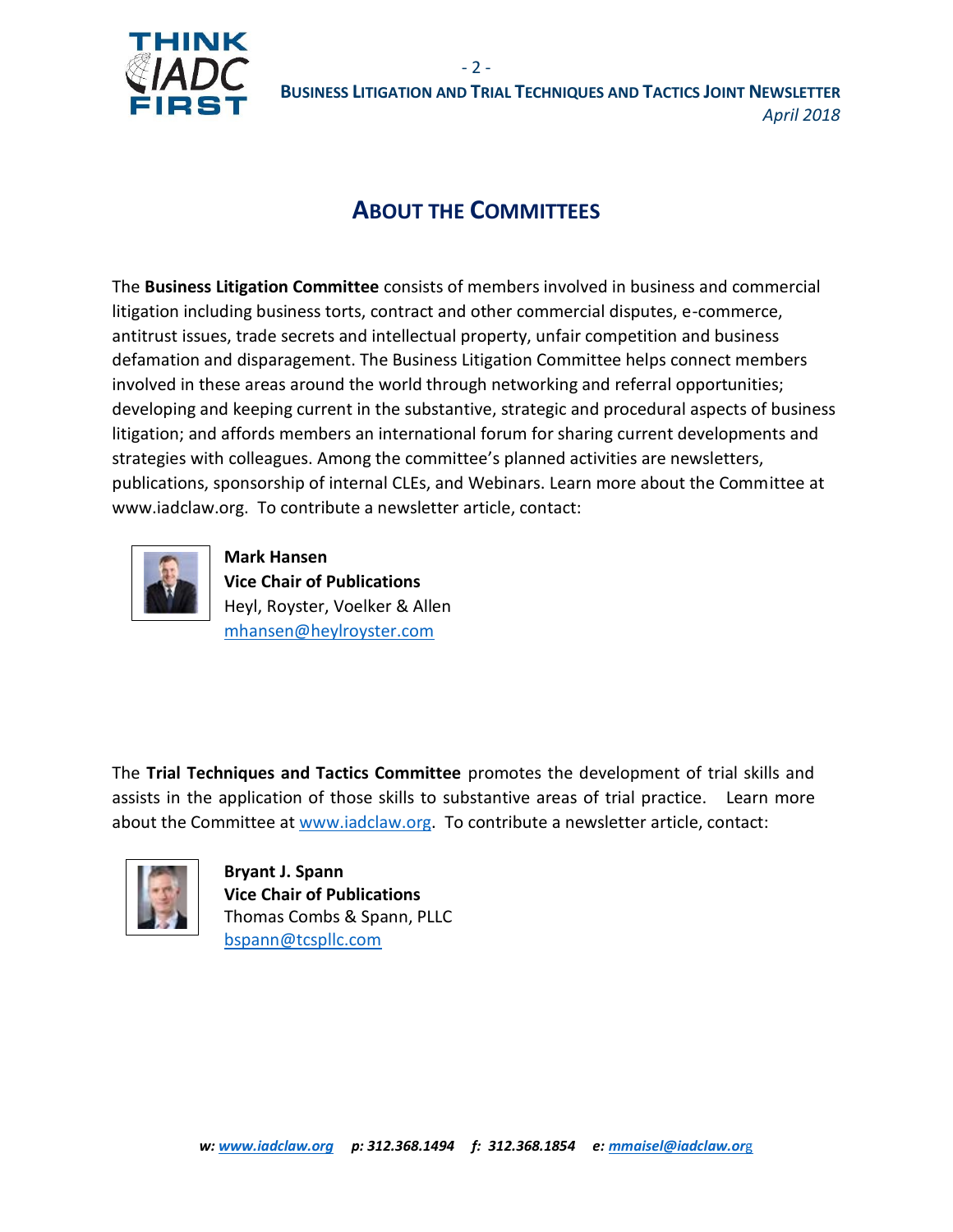

- 3 -

#### **I. INTRODUCTION**

It's the seventh day of trial, and the novelty has definitely worn off. Your expert is on the stand, methodically slogging through the minutiae of your case, but, frankly, nobody seems particularly excited about it. The testimony has been reduced to a series of spreadsheets, now projected on PowerPoint, but half the jury isn't even looking at the screen. The case hinges on this testimony, but it's the middle of the afternoon, and the jury seems confused. Or listless. Or just tuned out. Whatever the case, it isn't working. And this was wholly avoidable.

Had you spent a little more of your trial prep thinking about your demonstrative exhibits, your expert might be out of his chair, and holding the jury on the edge of their seats. Unlike the substantive exhibits, which you necessarily take as you find them, your demonstrative exhibits can be tailored to clarify or amplify the most interesting aspects of your case. A good demonstrative exhibit can add kinetic energy and color to highlight testimony that would otherwise be static, undifferentiated or unapproachable.

Aside from the basic and obvious evidentiary rules, there really are few limitations on demonstrative exhibit design, aside from your own creativity. It's really about customizing the exhibit to illustrate the themes and set the tone of your case.

#### **II. WHY DEMONSTRATIVE EXHIBITS MATTER**

From kindergarten, we're conditioned to sit up and pay attention during show and tell dutifully passing around and examining the trinkets of childhood. On the evening news, even the most complex stories are presented as 2 minute soundbites with accompanying graphics and a helpful chart or map. On social media, the meme is king—representing or misrepresenting complex issues by using only a line or two of text and a single powerful graphic. The point being that a picture is worth a thousand words. And perhaps as a corollary, a model that your witnesses and the jury can handle is worth at least 1,000 pictures on a PowerPoint screen.

For example, in 1992, McGraw-Hill published the Weiss-McGrath study, designed to examine information retention over time. The study compared information retention across three different modes of presentation: (1) orally only; (2) visually only; and (3) visually and orally together. After the initial presentation, retention was measured at prescribed intervals. After 72 hours, the group presented only with oral information retained a mere 10% of the material. The visual cohort retained twice as much—but still topped off at 20% retention. But the third group—which received the information BOTH orally AND visually retained 65% of the material presented, fully 3 days later. Thus: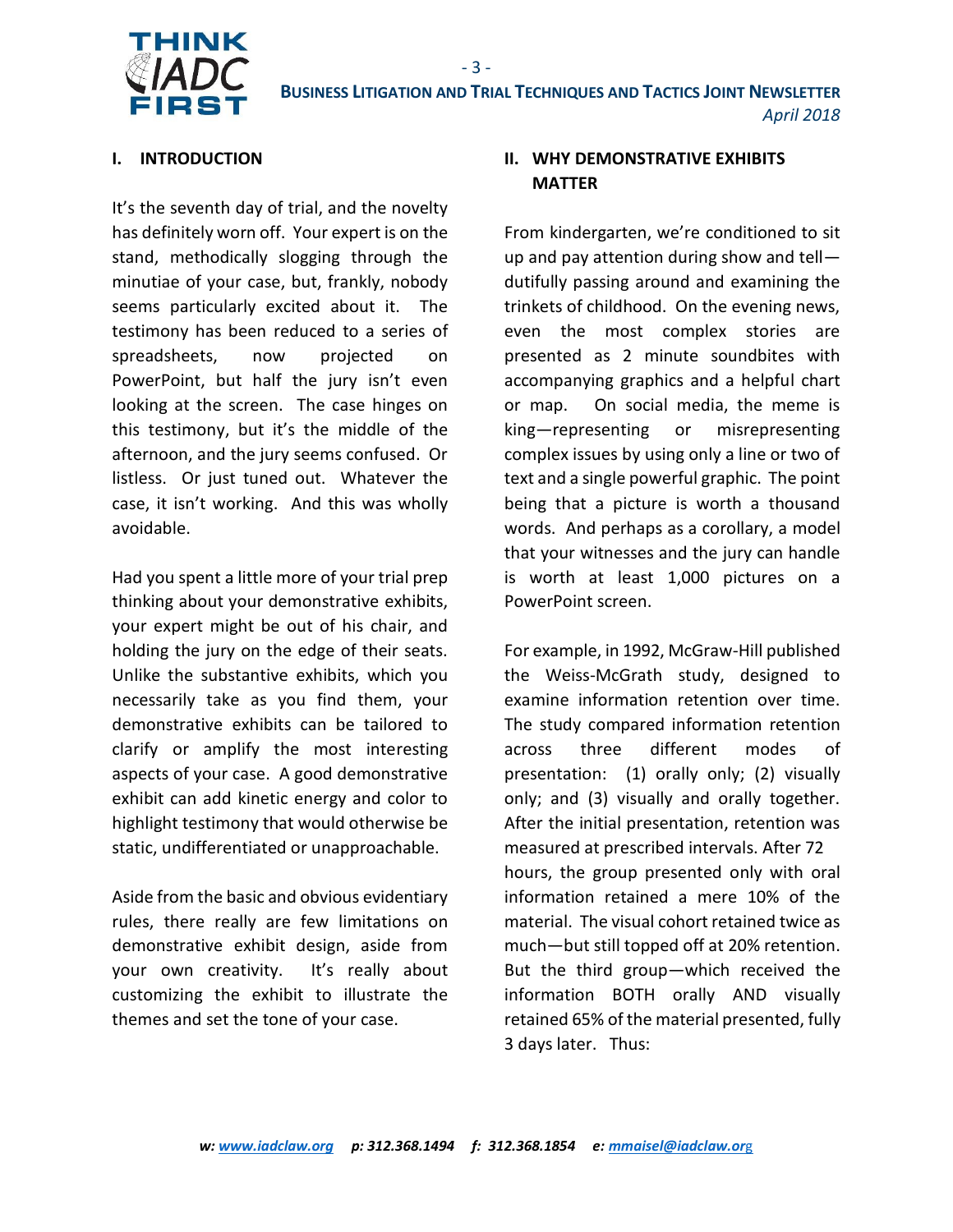



To paint the point in starker contrast, ask yourself which resonated with you more: the preceding paragraph, or the visual chart that summarized it.

In any event, Demonstrative Exhibits give you the opportunity to frame and summarize in ways that are bespoke to your themes, in a format that the jury will retain.

#### **III. BUILDING THE BETTER MOUSETRAP: DESIGNING DEMONSTRATIVES THAT FIT YOUR CASE**

But fancier isn't always better. A good animation can be expensive--\$30,000 or quite a bit more, for a flash 3D rendering from CAD drawings. Worse yet, it's ephemeral. Once the animation is off the screen, it's gone. And while impressive, it can come across as either polished and professional or inappropriately slick depending at least in part on how favorably the jury looks upon your client to begin with.

By contrast, a well-designed static exhibit can come across as straightforward and honest. And while it, too, is unlikely to go

back with the jury for deliberations, you have a better chance of keeping a static display visible to the jury throughout the trial.

One of the best trial lawyers that I ever worked with preferred to use well-designed static demonstratives, or models, to the exclusion of computer animation. He represented doctors and physician groups in medical malpractice cases. Invariably, the plaintiff's lawyer would appear in court wearing an expensive suit, driving an expensive car, and brandishing seamless, polished computer animations of whatever medical procedure was at issue. My colleague, by contrast, was slightly rumpled and used clear, but static demonstrative blow-ups, half of which he would knock over, while switching on the easel. The testimony was clear, as were the static illustrations. But it was my colleague who provided the animation. It came across as unvarnished and trustworthy, and jurors always loved him for it. Which is to say that demonstratives need not be sleek to resonate with the fact-finder.

But they do need to fit with the themes you are trying to develop, and help reduce abstract ideas to concrete presentation. Imagine an environmental case, where relatively small changes in parts per million can be both important and hard to visualize. Consider the below graphic, which is offered not for its substance or climate change commentary—but rather for the way that it quite effectively reduces the abstract idea of 400 parts per million to a more tangible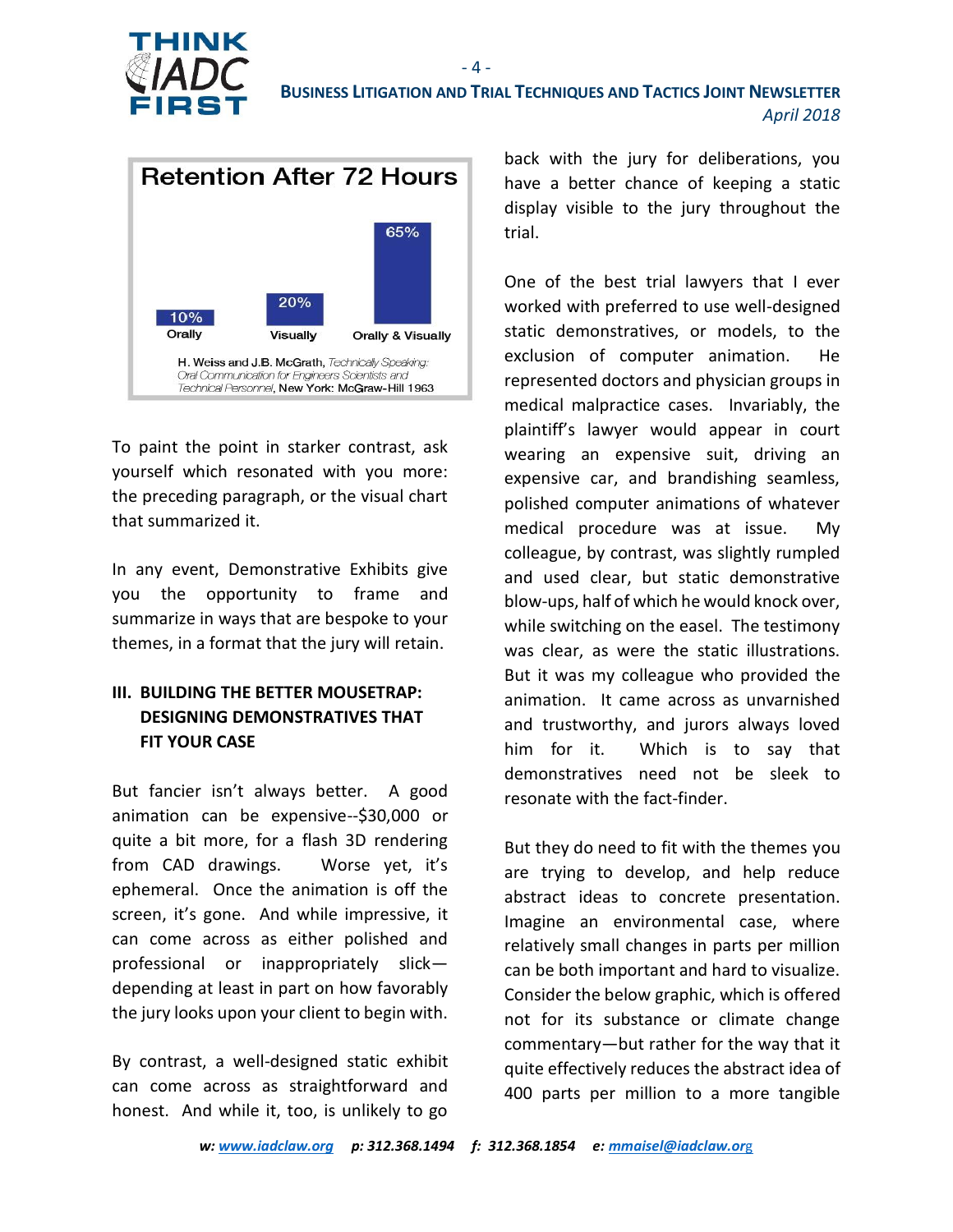

measurement within a juror's common experience.



### [http://www.carbonvisuals.com/blog/400](http://www.carbonvisuals.com/blog/400-ppm) [ppm.](http://www.carbonvisuals.com/blog/400-ppm)

By reducing this abstract ratio to the proportional and familiar measurements of a 9x20 foot room, this graphic gives the jurors a hook for understanding the testimony in a specific, approachable way. In fact, if this were my exhibit, I would take it a step further, and scale it to the dimension of the courtroom where the trial will take place. Then, after first showing the fixed graphic on an easel or PowerPoint, I would produce a scale model of the multicolored cylinder depicted in the image. And balance it on the bar before the jury box (or pass it around if the judge will permit).

For another example of a really effective graphic, consider this image showing the difference between 20 psi and 100 psi:



[https://www.plumbingsupply.com/residenti](https://www.plumbingsupply.com/residential-water-pressure-explained.html) [al-water-pressure-explained.html.](https://www.plumbingsupply.com/residential-water-pressure-explained.html)

With a single well-conceived visual, an otherwise abstract differential of three ratios becomes as familiar as a juror's morning shower. Of course, whatever demonstrative image you choose needs to fit with the themes of your case and the comfort zone of your testifying witnesses.

For another creative use of demonstrative exhibits, consider a trade secrets case, where one of the issues is whether customer lists could be a trade secret. Because at least some aspects of each major customer relationship with this publicly traded company were disclosed in SEC filings, the question for the jury was whether the customer lists as a whole could be proprietary. The answer, at least by analogy, could be found on the back of a can of Coca-Cola.

There is no mystery what major ingredients go into Coca-Cola. The ingredients are listed right on the side of the can—for review by the public and competitors alike. But that doesn't change the fact that the actual recipe for Coca-Cola is one of the most closely-guarded trade secrets in the history of American manufacturing. While a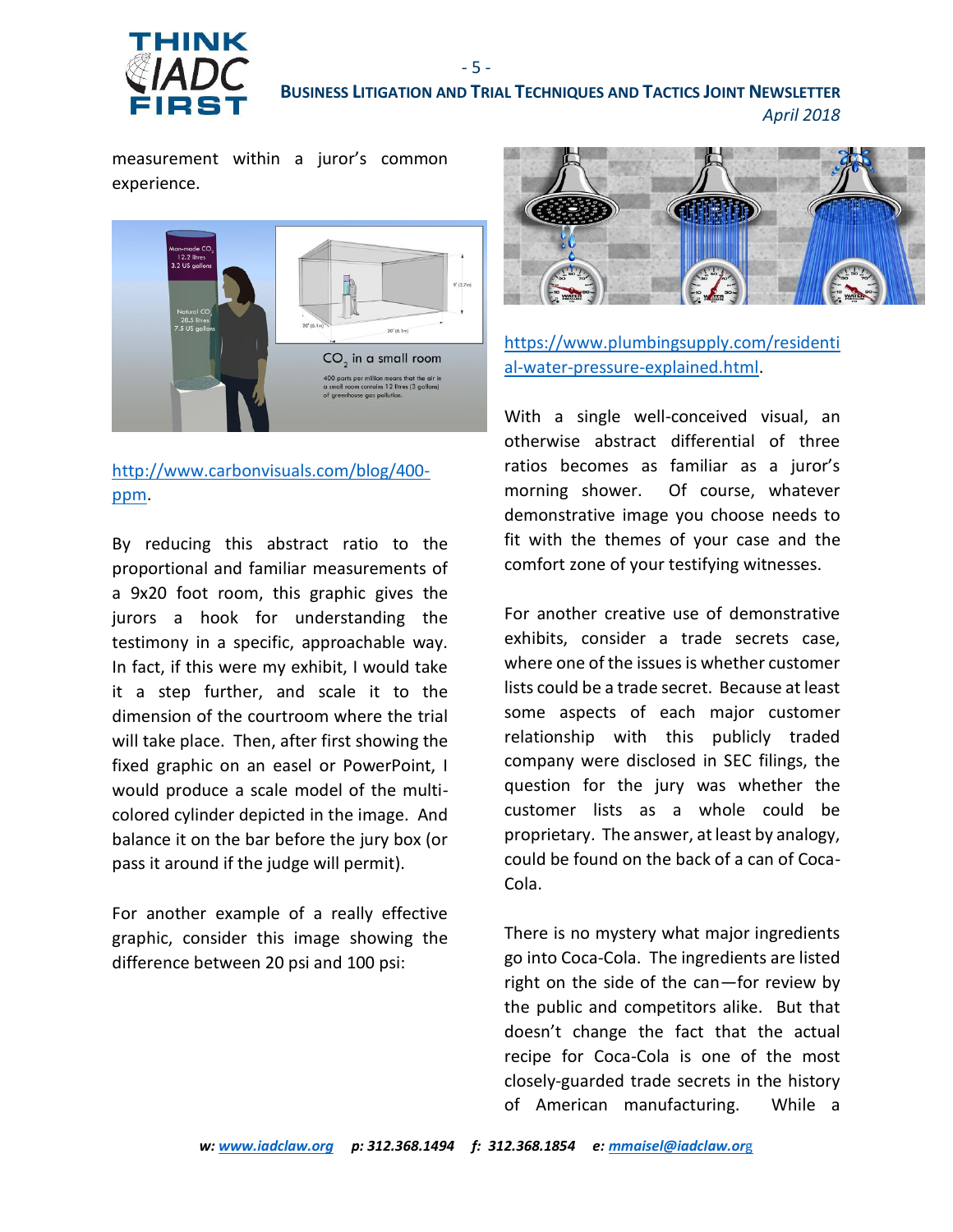

competitor or consumer may realize that Coke contains carbonated water, sugar, Caramel Color E150d, phosphoric acid and caffeine, that doesn't mean that the recipe for Coke isn't entitled to trade secret protection.

At trial, this point was made in opening statements, and repeated by the expert on direct and re-cross. While the expert was on the stand, he walked the jury through this analogy using a blow-up of a Coke can:



At the same time, an actual can of Coca-Cola, cold from the courthouse vending machine was passed around the jury box. It was an entirely familiar object, but dutifully passed around to each of the jurors—each of whom took time to inspect the can, feeling its weight, temperature and shape, as well as the writing on the back. It reinforced the themes of the case in a way that every juror could understand. At the end of the case, it was revisited again in closing. But even more, because the court permitted beverages at counsel table, there was always a can of Coke nearby and in full view from that point forward.

#### **IV. GETTING YOUR DEMONSTRATIVE EVIDENCE ADMITTED**

Of course, to do any good, your well-crafted exhibit must first pass judicial scrutiny and get in front of your jury. Generally speaking, evidence comes in two flavors: (1) substantive and (2) demonstrative.

Substantive evidence is the testimonial, documentary and real or tangible evidence admitted in the case. It is governed by Fed. R. Evid. 401 and its state counterparts, and presumes admission where the evidence makes a fact of consequence more or less probable than it otherwise would be. Demonstrative evidence, by contrast, does not make a fact more or less probable, but instead explains or illustrates the substantive evidence previously admitted. Courts have explained demonstrative evidence as "evidence admitted solely to help the witness explain his or her testimony" and caution that such evidence "has no probative force beyond that which is lent to it by the credibility of the witness whose testimony it is used to explain." *Carson v. Polley*, 689 F.2d 562, 579 (5th Cir. 1982).

As a practical matter, demonstrative evidence is admissible if three criteria are met: (1) it relates to a piece of admissible substantive evidence or testimony; (2) it fairly and accurately reflects the essence of the substantive evidence; and (3) it aids the trier of fact in understanding or evaluating the substantive evidence. Because demonstrative evidence must be authenticated, it is critically important that

*w[: www.iadclaw.org](http://www.iadclaw.org/) p: 312.368.1494 f: 312.368.1854 e: [mmaisel@iadclaw.or](mailto:mmaisel@iadclaw.org)*g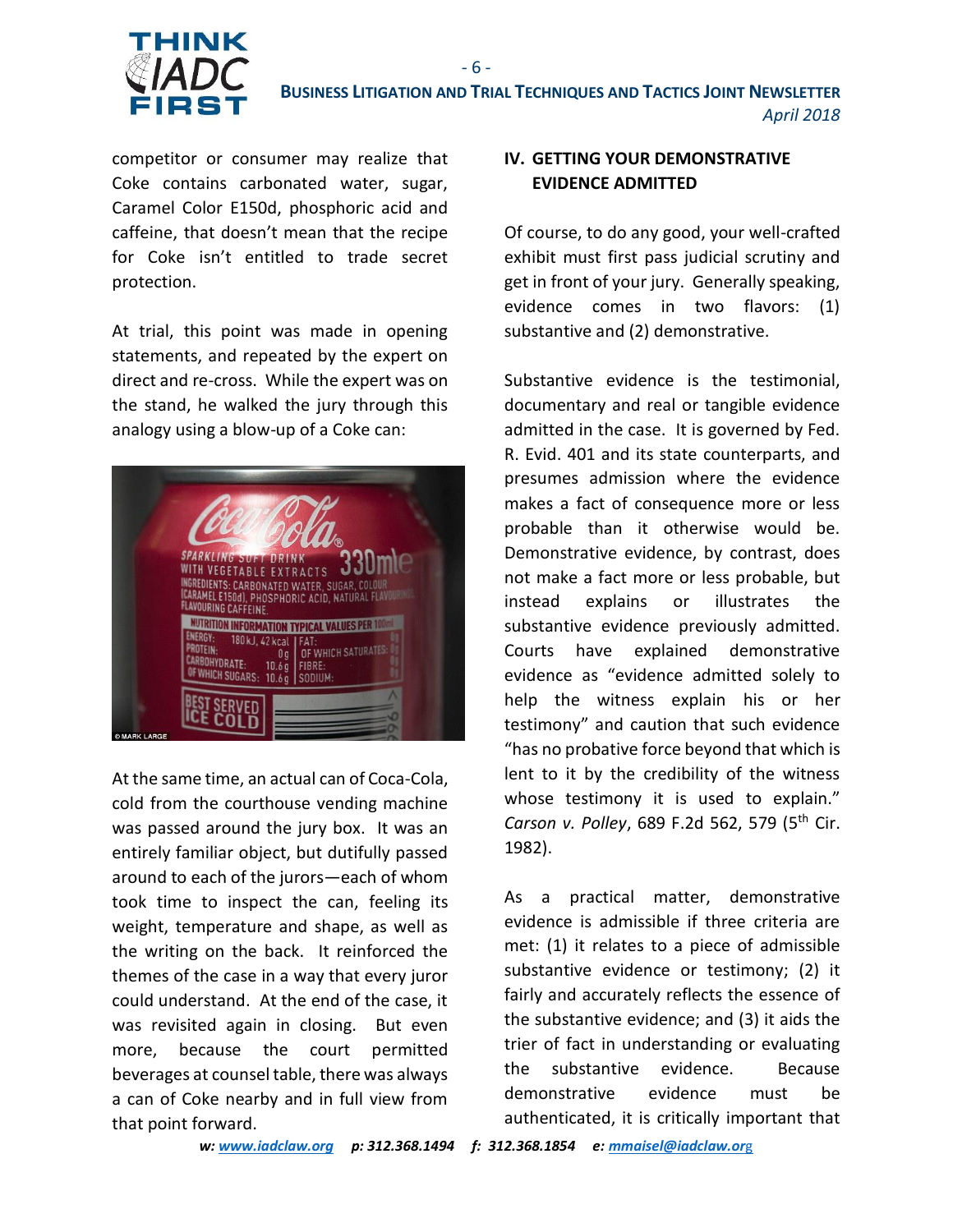

- 7 -

your testifying witnesses are involved in each logical stage or component of the exhibit's creation and can affirm its accuracy.

To use the 400 ppm carbon dioxide example above, it might be helpful to have the witness testify to the dimensions represented on the graphic. Then, when bringing out the scale model of the cylinder, it might be useful for the witness to first affirm that he personally measured the dimensions of the courtroom (perhaps on a break), and then produce a tape measure for the witness to measure the demonstrative model in real time in front of the jury, and affirm its accuracy. This obviously takes work and advance preparation, but can be very effective—and much more visually interesting and memorable than a dry recitation of abstract numbers and ratios from the stand.

#### **V. WHEN TO USE YOUR DEMONSTRATIVE EVIDENCE**

Finally, if considering creative uses of demonstrative evidence, there is no good reason to limit oneself solely to the time of trial itself. To begin with, certainly, demonstrative exhibits should be used with each important witness during the trial. Preferably in a combination of charts, pictures, on-screen graphics, and tangible models. Where permitted, they should be used in a way that allows the testifying witnesses to get out of the jury box and interact with their jurors as a teacher, directly and up-close. Those same demonstratives can be used again in summation, as a way of reinforcing the

themes of the case. But if that's all you do, opportunities have likely slipped by you.

For example, any video deposition that may be used at trial is an opportunity to present both the demonstrative on the video screen with the witness at the deposition, and again in the courtroom itself. This works especially well with static displays and models. Thus, while the video is running, and the witness on video is interacting with the display on screen, the same blow-up or model can be live in front of the jury box. Thus making the absent witness seem more present and live in the testimony as it unfolds in the courtroom.

Equally, there are times when the best use of a compelling demonstrative is during the pretrial phase to either argue the substantive motions *in limine*, or to make an impact in mediation to resolve the suit prior to trial. As to the former, judges are persuaded by the same logic and accessibility of well-crafted demonstrative exhibits that moves jurors, and for the same reasons. Provided the evidence is admissible, and the initial gatekeeping function of the demonstrative is satisfied, the final pretrial is an opportunity to test the force and effect of demonstrative exhibits while addressing other issues before the Court—such as admissibility of the substantive evidence, or the instructions appropriate for the jury charge.

Finally, inasmuch as most civil cases resolve prior to verdict, it is often true that the maximal advantage from your well-crafted demonstrative exhibits stem from their use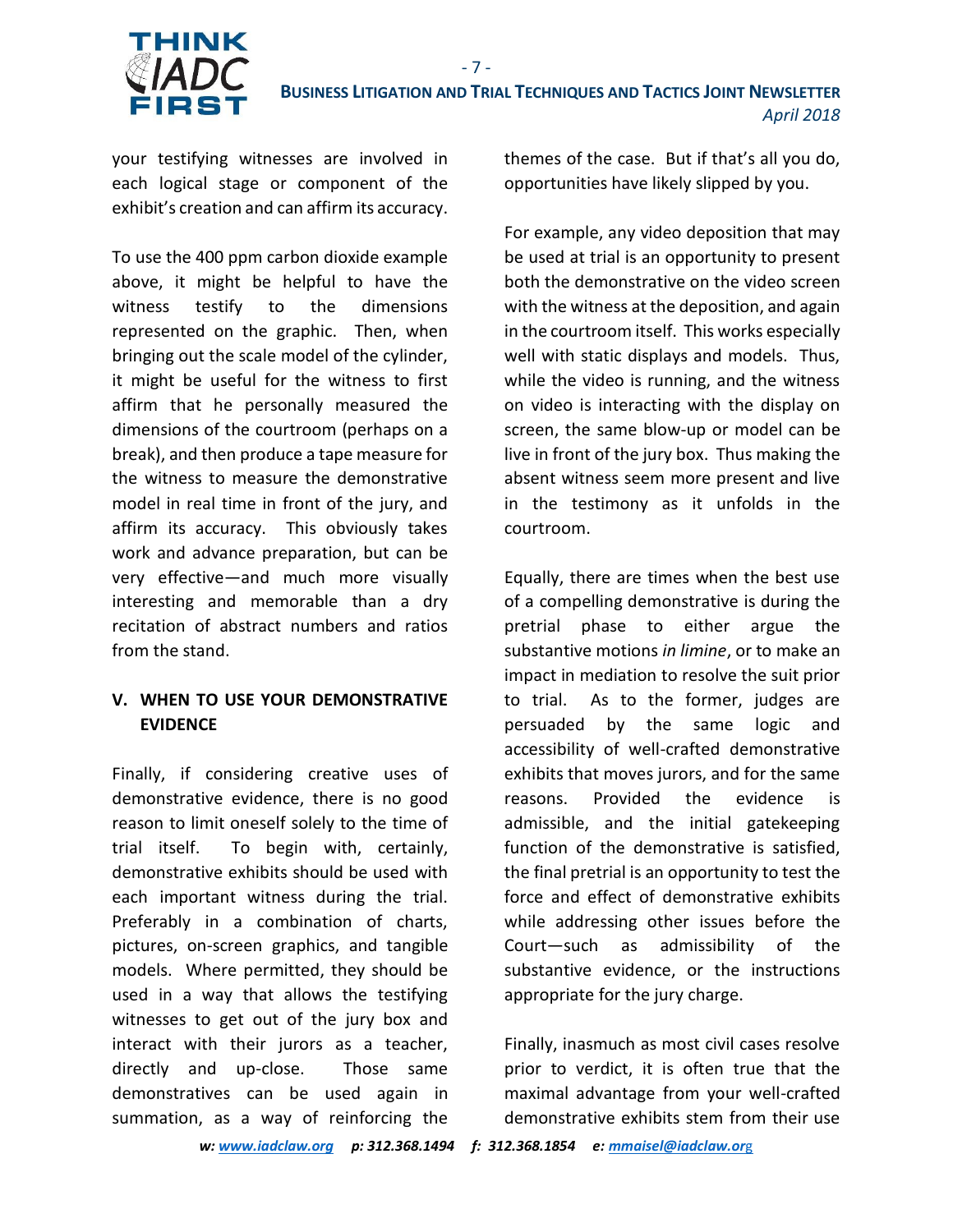

during settlement talks. To the extent that the demonstrative exhibit could be persuasive to a juror or judge, it may hold equal weight with a neutral mediator. Or give the opposing party something new to worry about in their risk assessment. The well-timed reveal of a demonstrative exhibit can force opposing counsel to come to grips with the weaknesses in their case, especially when reinforced as viable and persuasive by the mediator.

#### **VI. CONCLUSION**

A well-crafted demonstrative exhibit can breathe life into dull testimony. It can add clarity to the opaque. It can transform your witness from a distant talking head, sequestered on the stand, into the more familiar and trusted role of an animated and vibrant teacher, explaining difficult concepts in comfortable approachable ways.

But to have maximal impact, these exhibits need to be carefully thought out and planned even as discovery is at its earliest points, and as the initial case themes are being developed and tested. Because, by the seventh day of trial, as your expert marches through the testimony methodically from the distant stand, before a listless jury, it is simply too late.